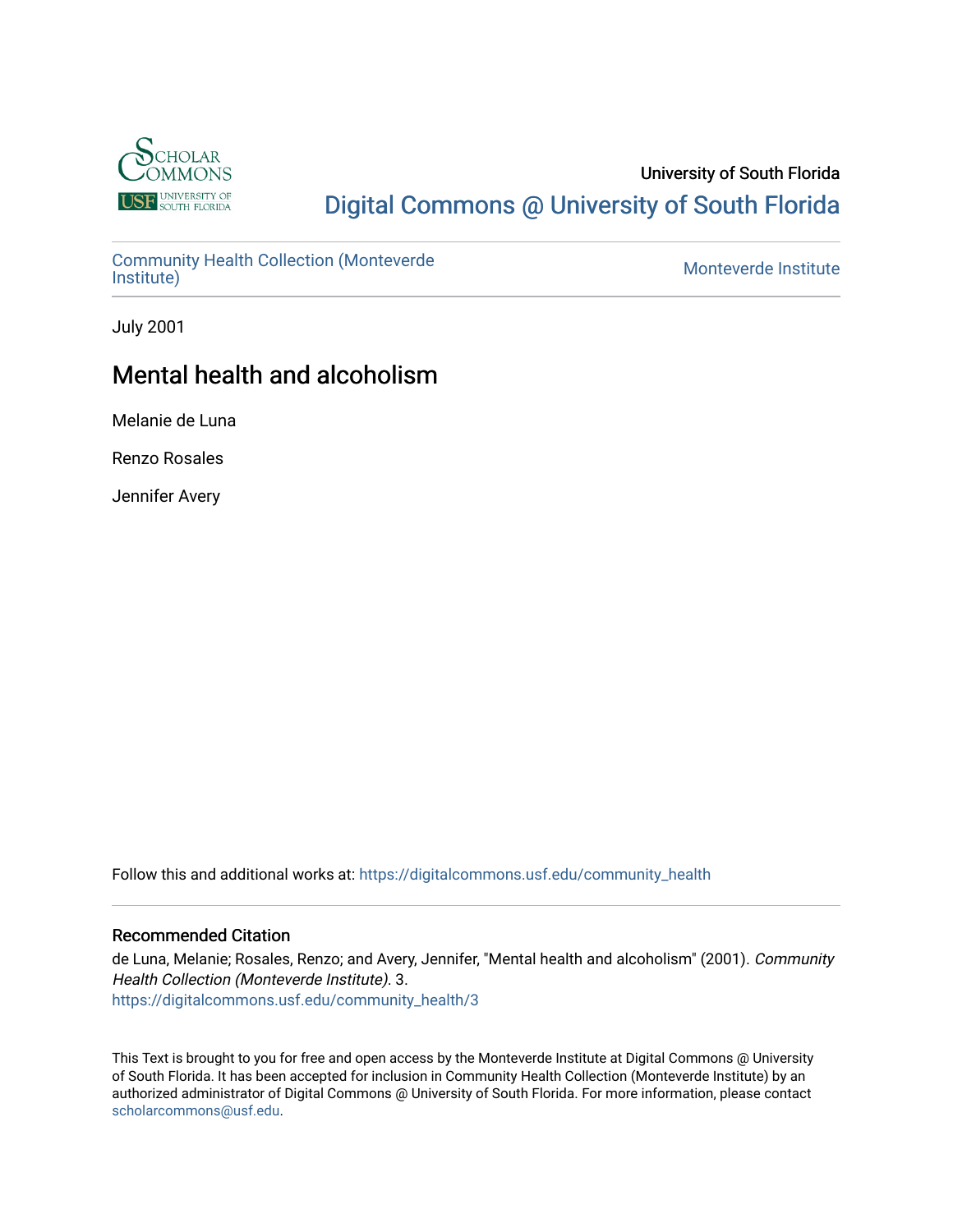# Mental Health and Alcoholism

Melanie de Luna

Renzo Rosales

Jennifer Avery

Globalization, Nutrition, and Health

Monteverde Institute

June 24 to July 21, 2001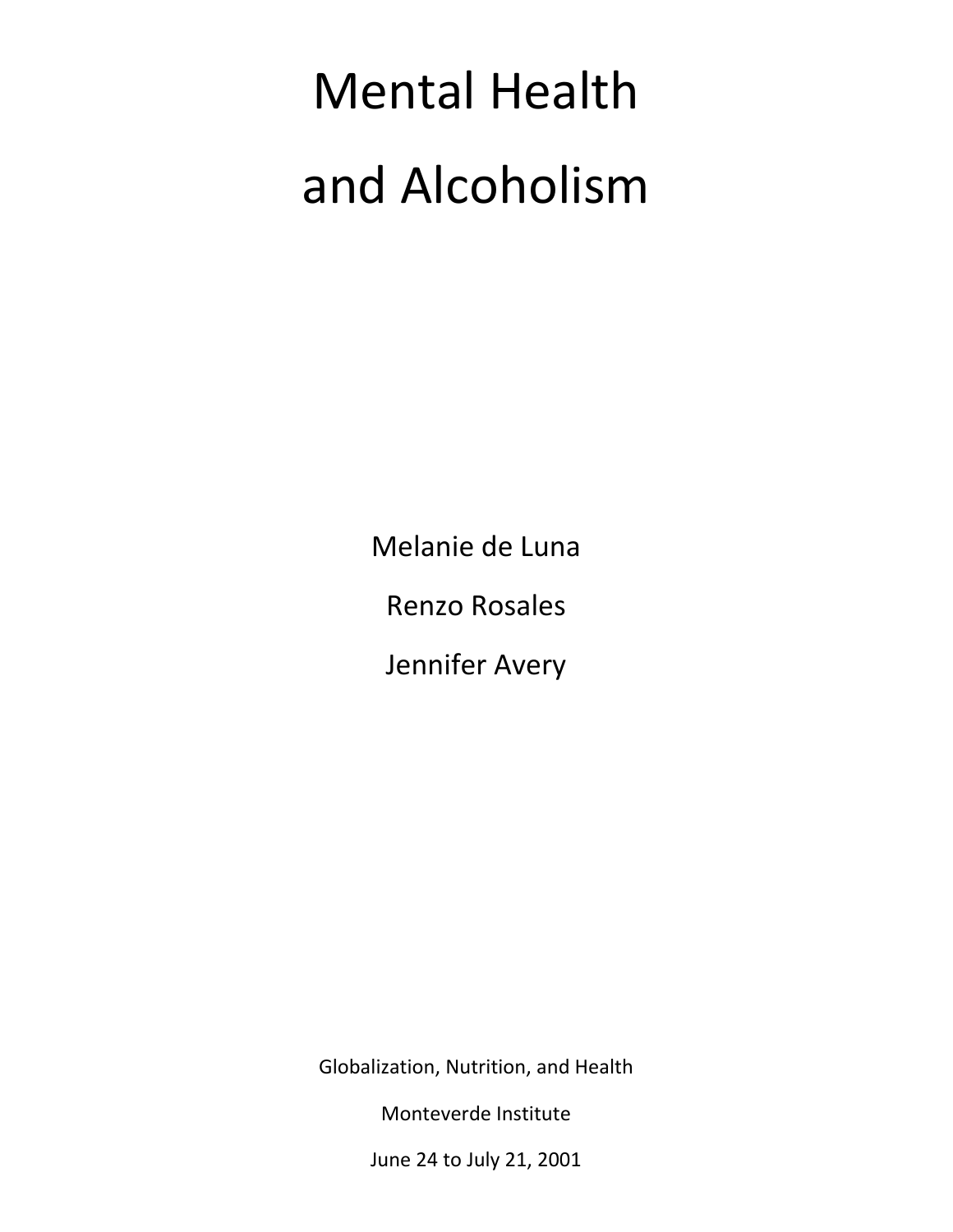#### **Introduction**

Our team consists of Melanie de Luna, a medical student with an interest in public health research; Renzo Rosales, a graduate student in Cultural Anthropology at the University of Florida with an interest in globalization, migration, and community development and; Jennifer Avery, a graduate student in Applied Anthropology at the University of South Florida with a growing interest in public health. We were interested in the topic because we felt that mental health is a significant component of any culture in relation to its overall health status. Furthermore, the community expressed an interest in this topic; these issues are increasingly important, particularly as the area is in a state of transition from a rural, enclosed society to one that is progressively under the influence of cultural and economic globalization.

### Historical and Social Context

According to the most recent community health analysis (EBAIS 2000‐Equipo Básico de Atención Integral de Salud), the principal causes for consultations in the clinic related to mental health are signs of depression and anxiety resulting from emotional stress. The majority of these cases are women who are victims of some form of aggression. The major intervention strategies implemented for these cases are: a) workshops and talks about domestic violence; b) coordination of counseling sessions with the Social Work department; and c) promotion of healthy life styles during the various consultations. The most common mental disorders are: depressive syndromes, anxiety, schizophrenia, mental retardation, and learning disabilities. The social problems of highest priority in the area are: interfamilial and social violence, the lack of recreational activities, and the abuse of alcohol and drugs.

This locally produced document further asserts that Monteverde, formerly a traditional and conservative community, has experienced the influence and mixing of Anglo and European cultures as a result of increased tourism. This increase, combined with a lack of outlets for healthy recreation, has brought on a related increase in the consumption of different types of drugs (alcohol, tobacco, marijuana, cocaine, and others) among both adult and youth populations. The community is becoming increasingly aware of these problems, although it has not been able to mobilize the resources to address them adequately.

The EBAIS document reports that the existence of places where drugs are sold is well known to the community, as well as places that sell liquor and cigarettes to minors. The sector contains three bars, two discos, and ten bar‐restaurants. These figures do not include hotels with restaurants in which alcohol is sold.

At the national level, Mata and Rosero (1988) assert that the impacts of drug and alcohol abuse Include effects on family economics and well‐being, prostitution, child abuse, and vagrancy. The authors define an alcoholic as a person exhibiting any of the following symptoms: inability to abstain from drinking, inability to stop drinking, or withdrawal symptoms. An excessive drinker is one who drinks two more times a month with an absolute alcohol intake of 120ml for males and 60ml for females in one sitting (this is the equivalent of approximately 3‐6 shots of liquor).

This report also claims that alcoholism in Costa Rica is perpetuated by the ambivalent attitude of the state. The Fábrica Nacional de Licores, controlled by the government, produces the bulk of hard spirts, including guaro, rum, and gin. The Costa Rican government began producing the national guaro in 1986 after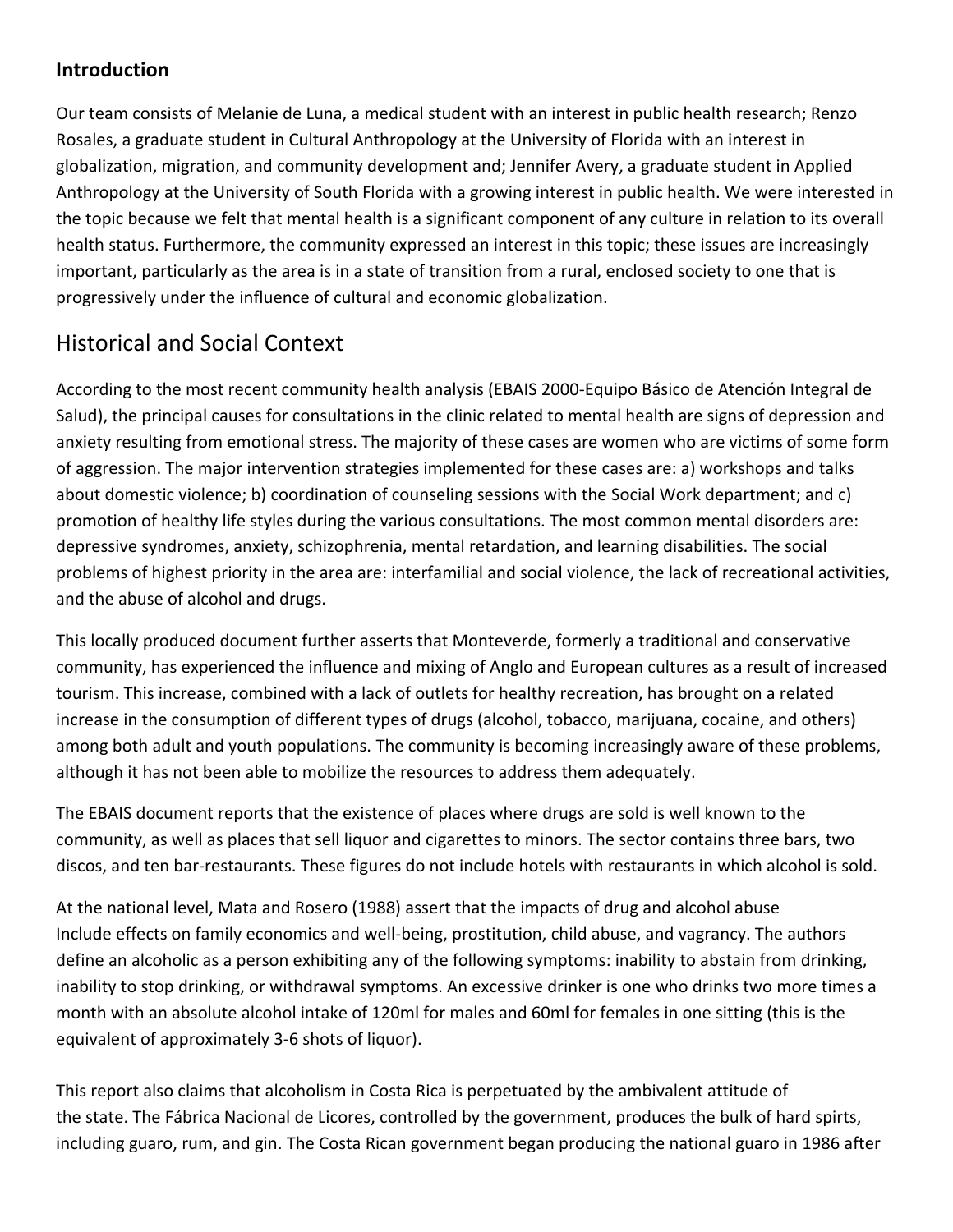prohibiting the production of contraband guaro, which is laden with toxic impuri‐ties. In addition, the state facilitates importation of inexpensive foreign liquor to further discourage bootlegging.

#### **Research Methods**

The research questions designed by the group, based upon both the expressed interests of the com-munity and background information, are:

- What is the incidence of mental health problems in the community, including the use and abuse of alcohol and drugs? What types of problems are most common?
- How does the community perceive its own problems with drug and alcohol use and mental health issues?
- Who drinks? How much? To what extent is alcoholism a problem? What are the consequences of alcohol and drug abuse?
- How does alcoholism/drug addiction relate to issues of domestic violence and depression?
- How have these problems evolved over the last five to ten years?
- How are gender differences, age, socio‐economic status, and education related to these issues?
- What resources are available to the community in regards to drug/alcohol, and mental health problems? How accessible are these resources? Are they being utilized? Are they sufficient? What other resources are desired by the community?
- What are the cultural traditions (thoughts, beliefs, perceptions, behaviors) that influence these issues?

The research methods employed to address these questions include archival research, unobtrusive observation, participant observation, and informal, semi‐structured and structured interviewing. Given the sensitive nature of the topic and the lack of previous research, available references, and community readiness, the researchers felt that the subject would best be approached through the comprehensive use of qualitative methods. Further, given the limited time and resources available for our research and the broad scope of the topic, the use of rapid, anthropological methods was most appropriate.

Resources that facilitated this research included the most recent annual EBAIS report, public medical records, contacts with community leaders and other community members, and communication with local professionals.

Key ethical considerations involved protecting the confidentiality of our research subjects and excluding some content that could violate the privacy of our informants and others. Our logistical problems relate largely to the controversial nature of our research subject. We were unable, unlike other research groups; to acquire large amounts of quantifiable data through surveys because were intent on respecting the privacy and comfort of the respondents. Given the intimate nature of our topic, however, such questionnaires were unlikely to elicit valid and reliable information. Moreover, the time period in which we conducted our research was insufficient for comprehensive coverage of the topic. Finally, we felt that our informants deserved something tangible to be gained by them from our research, and, with all of our constraints, we were apprehensive about what we would be able to provide them.

Our research team had several positive experiences throughout our work. Firstly, almost all of our informants were highly cooperative and, moreover, seemed appreciative of our interest in the subject and in them. Our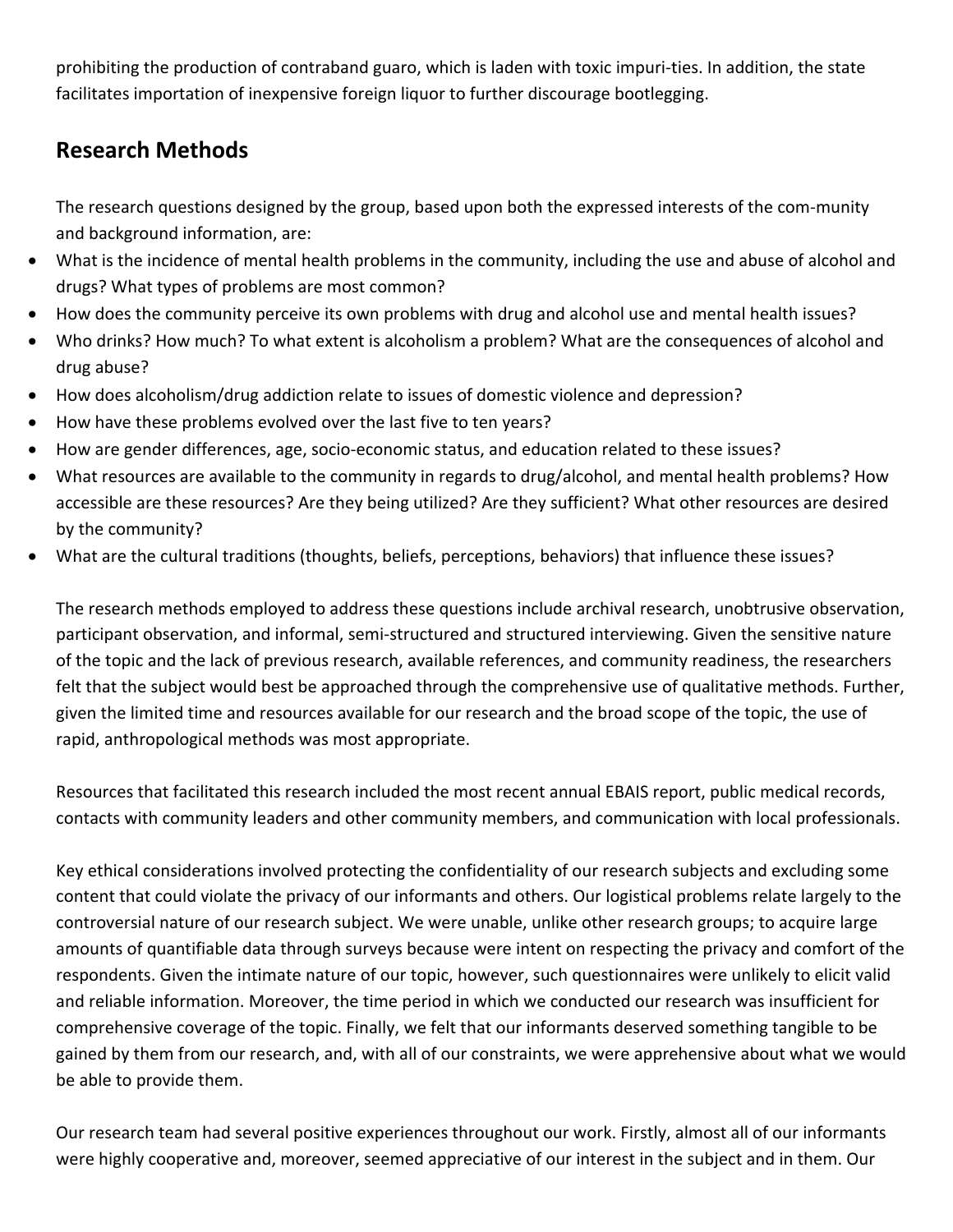research methodology enabled us to experience the local culture on a personal level; our connections with the community made our research a more gratifying experience.

# **Findings**

# Detection of Mental Health, Alcohol, and Drug Abuse Problems

Detection of the community problems we researched appears to occur at three levels: the medical professional, self-detection, and peer detection. At the level of the medical professional, symptoms of mental health disorders, which are largely connected to cases of domestic abuse, are frequently manifested as a series of unrelated somatic ailments. Diagnosis is also made in an intuitive manner as medical professionals working with a small community may sense that certain patients, often the ones who return week after week, may have more issues to discuss than the physical conditions they present to the doctors and nurses. These cases, if merited, may be referred to a psychologist or social worker. Diagnoses may also be made at the individual level, as a person may recognize his or her own symptoms of mental distress. The local bookstore has a large collection of self-help books that may assist the individual by providing education about their condition. These individuals may also seek the assistance of the social worker, who comes to the area once a week. Lastly, diagnoses are made by concerned peers and members of social support networks, who recognize emotional and behavioral changes in close acquaintances and suggest various patterns of resort.

## **Tourism**

As noted in the 2000 EBAIS report, the impact of tourism on mental health and alcohol/drug abuse issues is widely recognized. Informants contend that tourism has had the effect of modifying the principal sources of income in the community. A community that was once accustomed to the schedule necessitated by an agriculturally based economy has adjusted to a lifestyle associated with tourism. Traditional values are being thwarted by the influx of new money, values, and experiences. One example is the growing involvement of women in the tourist industry and their resulting increase in economic independence from their husbands. Such cultural transitions may be related to higher incidence of such mental health conditions as alcoholism, depression or anxiety.

The rise in population and diversity may also place community ties at risk for disintegration. For instance, the economic prosperity of the area reinforces the trend observed in the rest of the country of the migration of Nicaraguans. From the perception of many of our informants, Nicaraguans are conceived of as violent, aggressive or not as socially integrated as the Ticos. Further, tourists contribute directly to drug and alcohol abuse issues through their demand for drugs and alcohol through both legal and illegal means. The influence of mass media may popularize this lifestyle, especially among the younger residents of the Monteverde area. Finally, tourism indirectly promotes the intensification of alcohol and drug consumption by locals working in the tourist industry as they make a good living compared to other areas of employment and reportedly spends a substantial percentage of their income on alcoholic beverages in bars and discos. These establishments also attract local youth not directly involved in the tourist industry and promote further drinking and drug use among this population.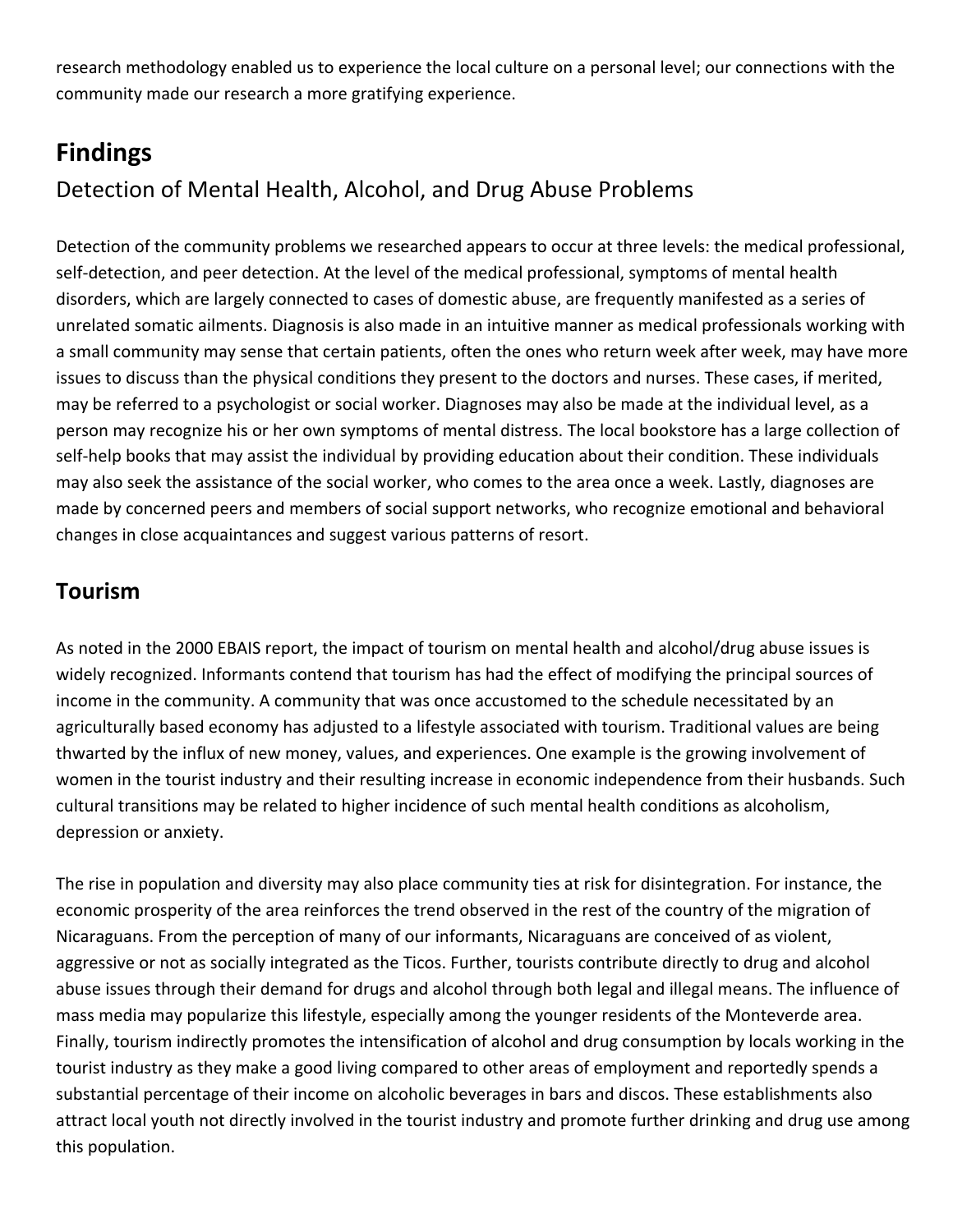# Motivation/Causes for Drinking

Several explanatory factors for drinking in Monteverde were provided by our informants. Primary among these was the lack of alternative recreational resources. The EBAIS reports only one recreational sports field in the area and, with the exception of bars and discos, no establishments cater to the recreation of locals. Youth organizations are few, and a local business that showed current films has recently closed down. The lack of available recreational outlets the tendency for youth to experiment with alcohol and drugs at an early age‐as young as eleven and twelve. Several respondents also noted low levels of parental control over their children; they are unable to deter this undesirable activity.

Drinking is also reported to be a kind of social institution, and respondents do not hesitate to assert that people like to drink. Alcohol is readily available in the community through local commercial establishments, including supermarkets, hotels and restaurants, as well as bars and discos, places where social activity and mingling with others is facilitated. In addition, the people in the area are hard working, and diversion is a necessary component of daily activity. Drinking is perceived as a primarily male activity. It may provide men a socially acceptable means by which they can share their feelings, vent personal frustrations, and transcend daily life. However, women, partly because of their increased economic independence, are now participating more in the consumption of alcohol. Woman also may be turning to alcohol as a coping method for personal or familial problems.

Community members who are not experiencing the economic benefits of the tourist industry are also able to drink in less expensive establishments and may be consuming large quantities of hard liquor, such as guaro, and beer at home.

Finally, drinking is explained in two ways relating to familial factors. One is the perception that alcoholism is genetic. The other is that such behavior is learned in the household, especially by young males, as an expected aspect of adult behavior.

Economic challenges are among the most frequently mentioned consequences by our respondents. Although responses vary, the typical amount of money spent drinking on a given night can range from 2000 to 13000 colones, or 4 to 20 beers. Excessive drinkers or alcoholics may consume up to 30000 colones worth of alcohol, including shots of hard liquor such as guaro and tequila. It is customary for a patron to purchase rounds of drinks for friends or others in the bar without being cognizant of the amount of money being spent. Money spent in bars is presumably diverted from other household expenses, and respondents report that children may lack food or other necessities as a result of expenditures on alcohol. For example, one informant, in explaining a case of anemia in a young girl, asserted that her father was an alcoholic and spent a considerable portion of the family income on alcohol rather than on food. This type of spending may prompt women and children to begin working to compensate for the money lost. Further, many residents subsist on very low incomes, ranging from elderly pensions of 10500 colones to minimum salaries of 20000 per month. Such income levels, related to the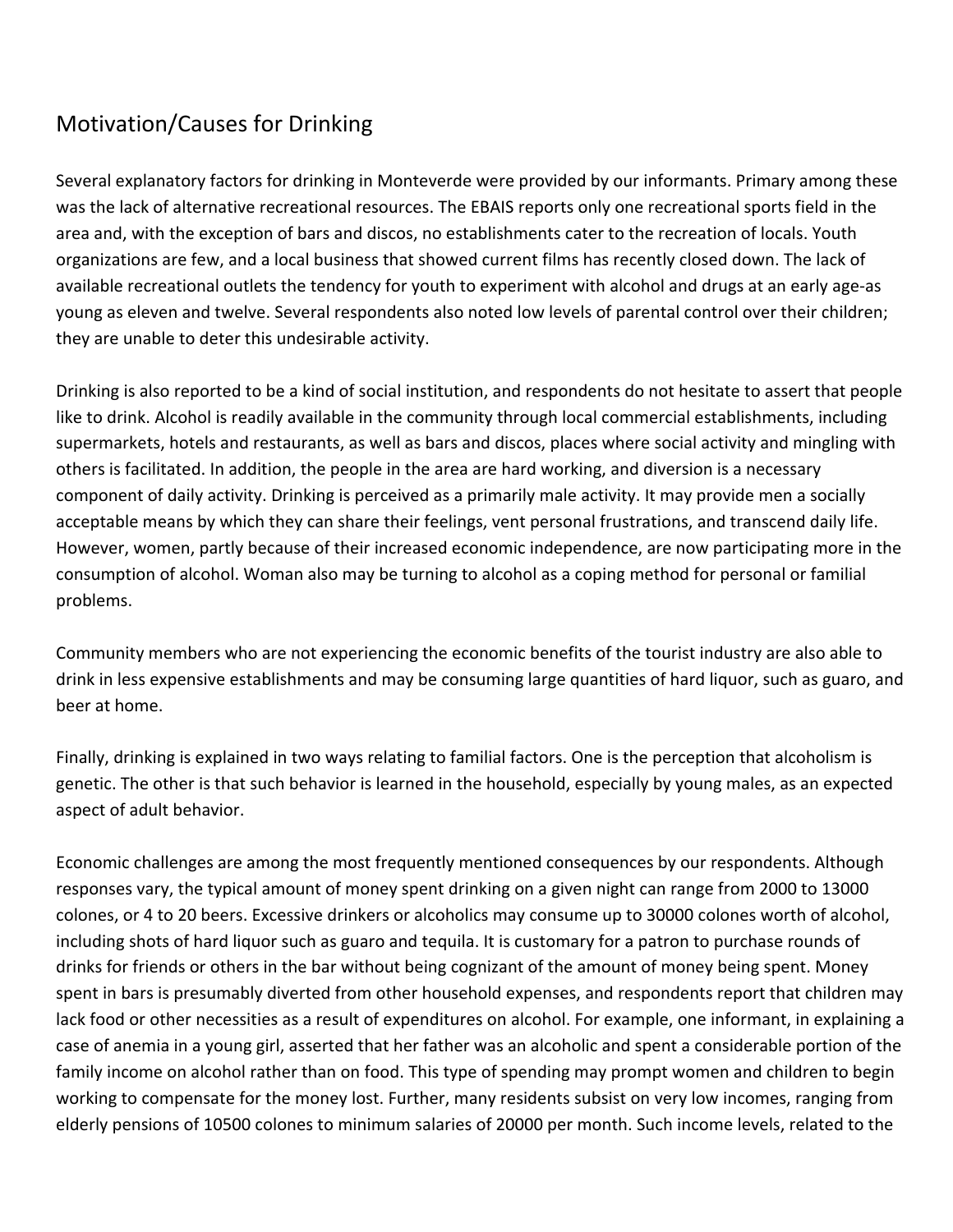physical and mental well‐being of the family, are more frequently associated with low levels of education and higher incidences of mental health conditions.

Other consequences of excessive drinking are reported cases of physical, verbal, and sexual abuse directed toward wives, children, and also the elderly. A number of informants repeatedly connected the issue of alcohol abuse with domestic violence. These issues are related to other economic issues as well. A portion of the population is not experiencing the economic benefits of the tourist industry. Arguments over money may exacerbate the problem of domestic violence. Other family‐level consequences attributed to alcohol abuse include emotional instability, infidelity, and emotional and physical separation between spouses.

Health consequences include cases of hepatic cirrhosis, and compromised nutrition as a result of replacing meals with alcohol. Some informants contend that alcohol use leads to experimentation with illegal drugs. Despite the perception that there are a high number of excessive drinkers in the community, however, our informants in the medical field assert that no medical emergencies involving overdoses of alcohol or drugs have been reported.

# Cultural Contributions to the Maintenance of Alcohol/Drug Use

Informants note several culturally proscribed belief and behaviors that mitigate the perceived severity of the problem. For example, drinking and drunkenness is more tolerated in appropriate contexts. Bars and soccer games are the social situations in which the consumption of alcohol is not suppressed. On special occasions, such as community or family fiestas, social rules may be relaxed, and public drunkenness is tolerated.

Further, several of our informants assert that there is a stigma, especially for men, in admitting that one has a problem with alcohol. Also, the community describes itself as hard‐working, and alcohol is not held to interfere performance at work. Such cultural traditions may conceal or diminish the perceived extent of the problem.

### Resources for the Community

When questioned about the resources available to a person with alcohol/drug abuse or other mental health issues, respondents most often cited the priest and medical doctors. The former is a prominent community leader as well as a psychologist who speaks fluent English. As such, he is a valuable resource for many community residents. He has claimed, however, that he does not have enough time to counsel all those who seek his assistance. Despite these limitations, he has developed several youth initiatives, one of which includes a soccer league, retreats, and workshops to deter the abuse of alcohol and drugs by young people. He has also supported the development of a DARE program, an international and educational outreach initiative, within the community.

As previously noted, people with alcohol, drug abuse, or mental health problems often seek out the help of medical doctors in the clinic. The doctors may refer serious cases to the psychologist, social worker, or the Vida Familiar program at the Monteverde Institute. Although the latter is often cited as a resource by our informants, the social worker and psychologist are less frequently mentioned and often only when probed. This trend is not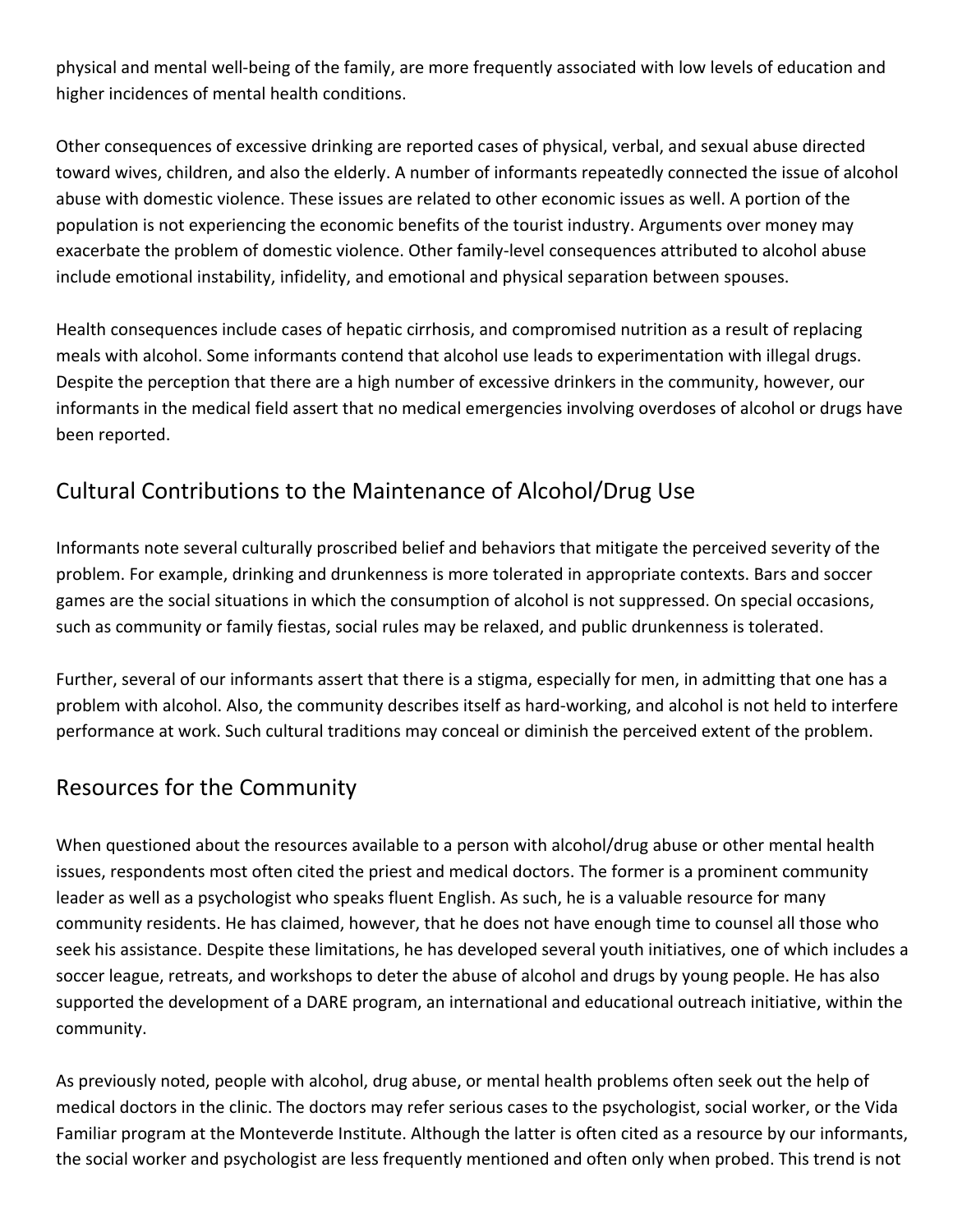surprising in the case of psychologist, who was reported to have come to the area only twice last year. A private psychologist has recently been recruited to the area, but has not been utilized to full capacity due to her hourly fee of 9000 colones.

The social worker, a more accessible resource in that her services are available to the community once a week, may also experience time constraints. The amount of time that she is available to the community is not sufficient to address all the people who seek out her help. Her lack of availability may further reduced residents' incentive to visit her. The dispersed arrangement of the community and the difficulties associated with transportation make it difficult for people to access her services at the clinic and constrain her ability to make sufficient house calls.

Other available resources include a local chapter of Alcoholic Anonymous, which meets twice a week in Santa Elena. Several informants have reported that women are not made to feel comfortable at these meetings. As a result, most attendees are men, who may occasionally bring their wives. A chapter of Al‐Anon, an organization for relatives of alcoholics, also exists and consists mostly of women. The group, however, is quite small, so meetings are irregular if they occur at all.

An informal but widely used support network is the women's cooperative, or CASEM. This organization has developed over the past ten years, and its growing membership has facilitated communication between women dealing with drug/alcohol abuse and mental health issues – in themselves or other family members. Other women's organizations perform similar functions for their members.

An informal but widely used support network is the women's cooperative, or CASEM. This organization has developed over the past ten years, and its growing membership has facilitated communication between women dealing with drug/alcohol abuse and mental health issues – in themselves or other family members. Other women's organizations perform similar functions for their members.

Some infrequently utilized resources also exist in Puntarenas. These include a resident psychologist and Hogares CREA, a religiously affiliated rehabilitation center. These resources, however, are a three‐hour bus ride away from Monteverde and, as a result, are not commonly mentioned as available resources by the community. Finally, doctors may also refer patients to a psychologist in San Jose, but this necessitates missing days from work and waiting up to three months for an appointment.

#### **Discussion**

Our short‐term findings confirm several points established in the 2000 Monteverde EBAIS report. These include the idea that the lack of viable recreational options for adults and especially young people has contributed to the intensification of drug and alcohol abuse. We can also confirm that the community does not feel that it has sufficiently mobilized the resources to combat these problems. Further, our research supports the notion, emphasized in this most recent EBAIS report that the growth of the tourist industry has contributed to the increased presence of drugs and alcohol in the community.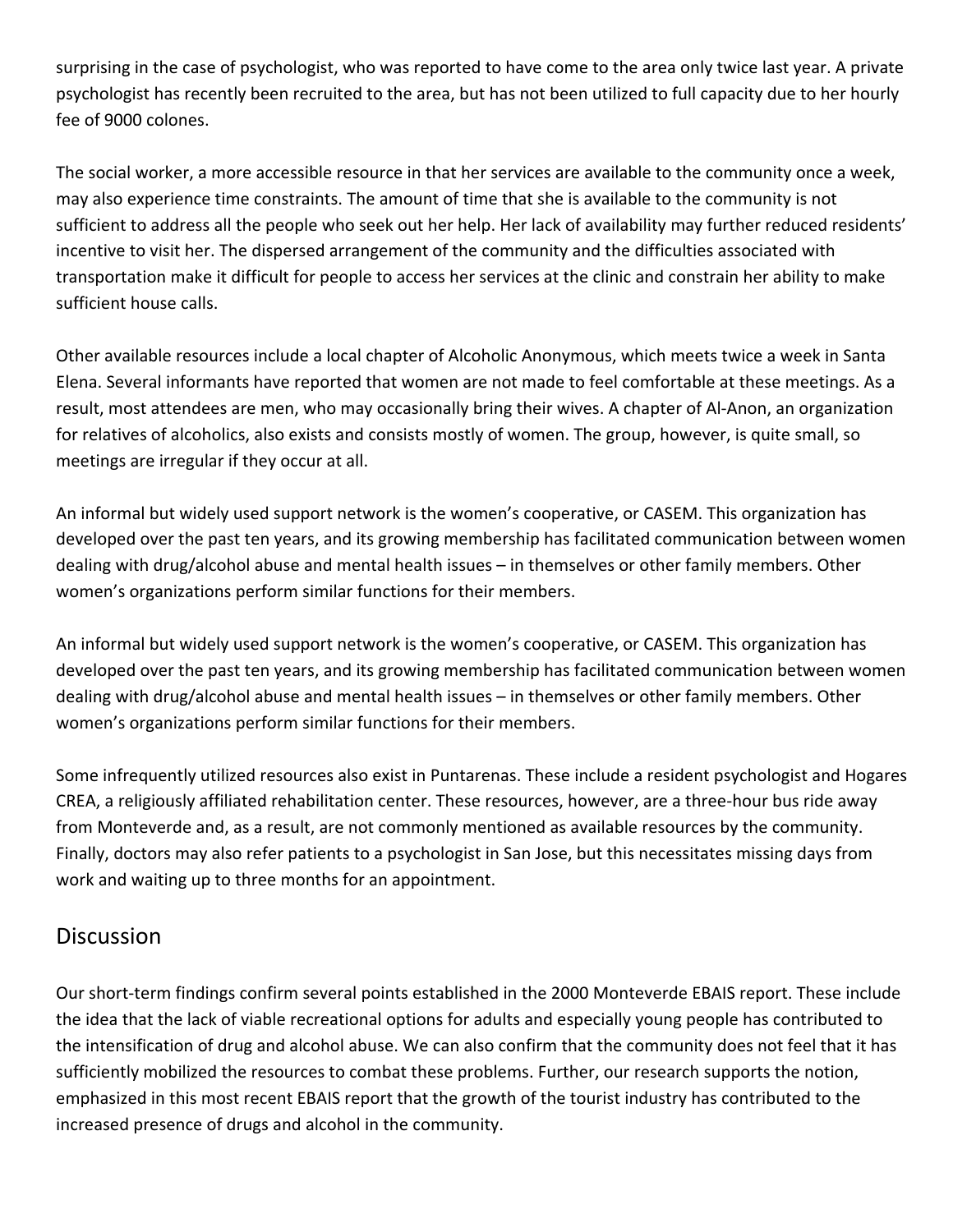Our research, however, enriches these ideas in various and subtle ways. For example, we gathered through our interviews that the tourist industry contributes to the problem of drug and alcohol abuse through several channels. These include the increased presence of establishment, including hotels, discos, and restaurants, in which alcohol is sold as well as the increased availability of high-wage jobs in the tourist industry that enable residents to spend more money on alcohol. Also noted by the researchers is the probable impact that cultural disruptions over the last transitional decade can have on mental health.

Our research further uncovered the recurrent theme of women's changing roles and their increased involvement with both drugs and alcohol. These changes are also related to the boom of the tourist economy and the growing financial independence of many women, including single mothers. We also must emphasize the growing presence of Nicaraguans in the community – drawn here by opportunities in the tourist industry – and the stigma placed upon them by locals. The most violent acts and excessive alcohol problems are largely attributed to them. In addition, the tourists are perceived to be the heaviest users of illegal drugs, which are easily accessible and sold at a relatively low cost.

Finally, our research sheds light on the cultural factors that may contribute to problems with drug and alcohol abuse. The social ideal that personal problems should not receive public attention as well as the tendency for even the heaviest drinkers to fulfill their obligations in the work sphere may render community issues with alcohol abuse less obvious. In addition, the small size of the community results in a lack of privacy that may further deter people from exposing their personal problems. Such traditions are barriers that may have to be broken if these issues are to be adequately addressed.

#### Recommendations

At the methodological level, we recommend further studies that could validate or disprove some of our findings. Such studies should be long‐term and ethnographic, so that appropriate levels of rapport and trust can be developed between the researchers and the community. Further, better sampling procedures should be applied to ensure generalization of findings. Specialized studies should also be conducted. One such study may involve an examination of women's changing roles in the community, the increasing frequency of single mothers, the problem of domestic violence and how they do or do not relate to the consumption of alcohol. Another study may investigate patterns of youth behavior, their educational opportunities, and their changing roles in a transitional society as it relates to alcohol and drug abuse. Also, researchers may investigate the development of an underground subculture involved in both drug trafficking and use in this setting. Finally, more research should be conducted to discover the means by which community awareness and dialogue about these issues could be increased.

During our interviews, community members also suggested some resources that they would like to be made available. These include a local rehabilitation facility, a resident psychologist and social worker covered by the Caja, preventative educational programs in schools, and increased dialogue about drug/alcohol use and abuse in the community. We cannot comment on the feasibility of addressing any of these requests, but they are the ones made by community members. In the case of the social worker, however, accessibility to her could be increased through improved road systems or transportation options.